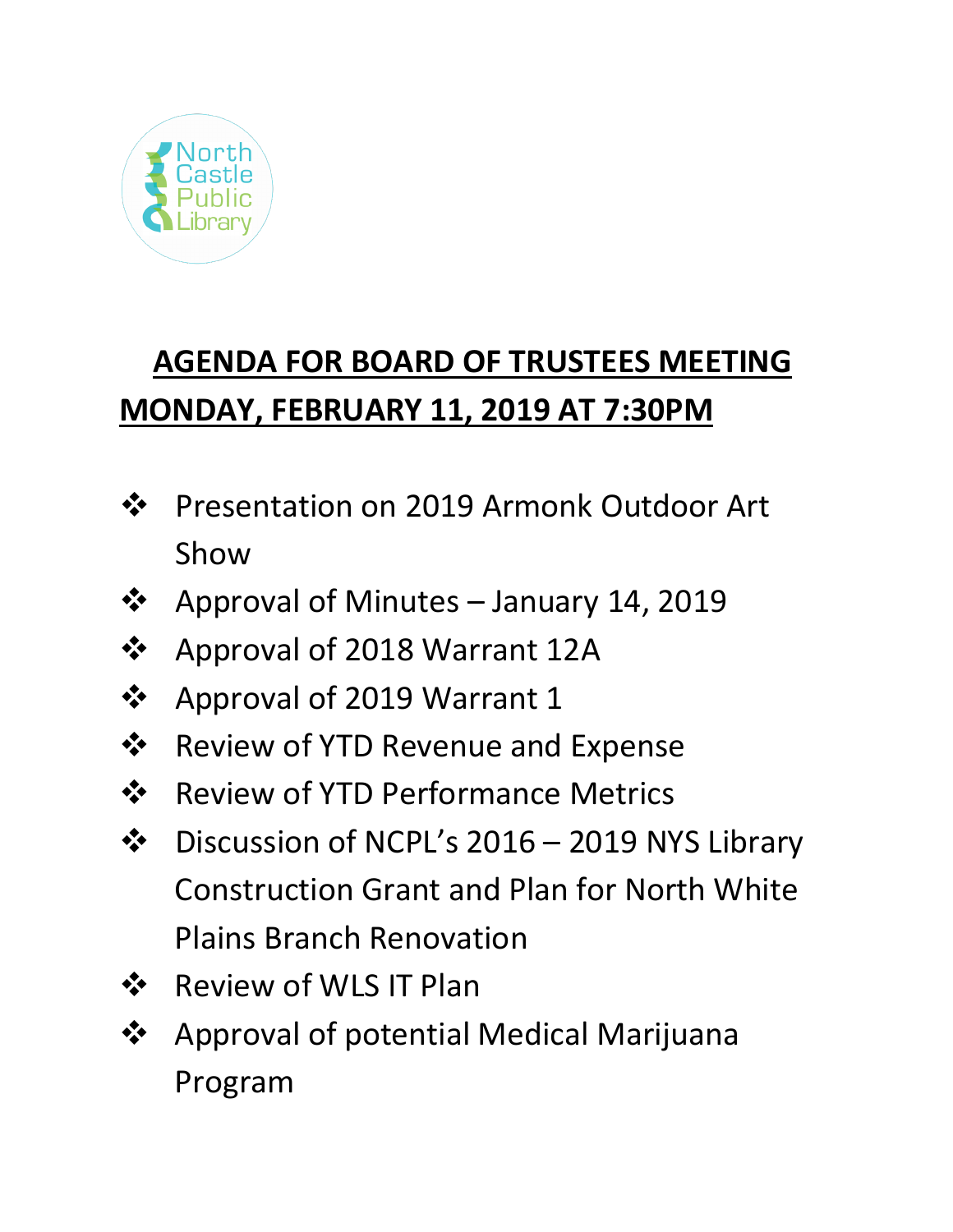## **North Castle Public Library**

## **Library Board of Trustee Minutes – February 11, 2019**

Sean Ryan called meeting to order at 7:40PM

#### **In attendance:**

**Trustees:** Jeanne Lapsker, Stephanie Paul, Scott Stopnik and Sean Ryan

**Library:** Edie Martimucci

**Friends/Armonk Outdoor Art Show:** Anne Curran, Debbie Heidecorn and Barbara Vircillo

#### **Key Votes/Review**

- **Armonk Outdoor Art Show Presentation.** Anne Curran and Debbie Heidecorn presented their strategy and plan for the 58th annual art show focusing on the critical need for help in finding volunteers, especially individuals willing to work on their committees that plan the show. The Armonk Outdoor Art Show is the major fundraiser of the Friends of the North Castle Public Library and critical to NCPL's success - today and into the future. The show enables incredible contributions to our library by the Friends. NCPL's programming attendance has more than doubled in the last six years. This would not have happened without the Armonk Outdoor Art Show. In addition, the Friends have also funded many furniture and like additions to our library - the most recent being furniture in the new YA Room. It was agreed we would test having a staffed recruiting table in the library in March.
- **Approval of the Minutes for the January 14, 2019 NCPL Board of Trustees meeting** – Thank you, Lisa for preparing the minutes!!! Stephanie made motion to approve the minutes and Jeanne seconded. All were in favor.
- **Approval of NCPL 2018 Warrant 12A** (AP GL Report). Total expenses in 2018 Warrant 12A are \$1,474.74 of which the Friends are paying \$1,450.00. Thank you, Friends for your continued support!!! Scott Stopnik has reviewed all invoices in this warrant and supports its approval. Thank you, Scott!!! Thanks also to Abbas Sura and Kieya Glaze for their financial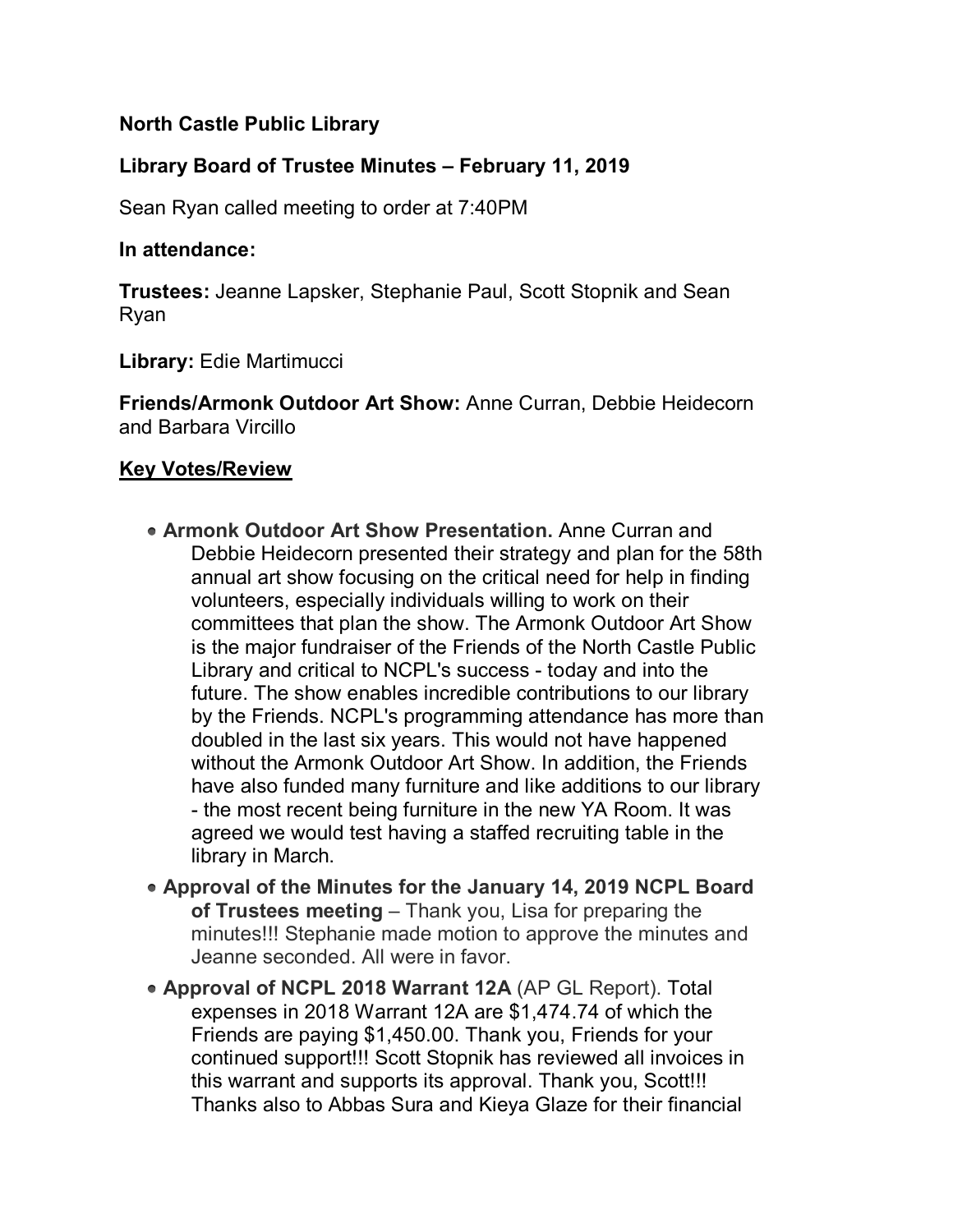support of NCPL!!! Scott made the motion to approve and Stephanie seconded. All were in favor.

- **Approval of NCPL 2019 Warrant 1** (AP GL Report). Total expenses in 2019 Warrant 1 are \$60,733.24 of which the Friends are paying \$8,479.30. Thank you, Friends for your continued support!!! Please note that \$3,462.00 of the NCPL expense (Baker & Taylor books) has been paid from the Brinkman donation in the library trust account. All books paid for by the Brinkman donation have a label highlighting the donation. Scott Stopnik has reviewed all invoices in this warrant and supports its approval. Thank you, Scott!!! Thanks also to Abbas Sura and Kieya Glaze for their financial support of NCPL!!! Scott made the motion to approve and Jeanne seconded. All were in favor.
- **Review of NCPL 2018 & 2019 YTD Revenue & Expense Reports** (in two formats thru February 6, 2019). As previously noted, 2018 NCPL financials were strong leading to the substantial increase in the library's fund balance and total library reserve. 2019 YTD NCPL financials are as expected.
- **Review NCPL Performance Metrics -** Physical circulation starts the year down. Electronic circulation starts on a good track with the exception of TotalBoox which continues with the same issues that started last year with that company/platform. Programming attendance has started well with a small issue with our partner program attendance down vs 2018. Thank you to Virginia Garcia for all her work collecting and organizing the performance data!!!

## **Discussion about NCPL's 2016 - 2019 NYS Library**

**Construction Grant** - NCPL is now within five months of the expiration date of this grant. Although a large part of this grant is complete, significant work remains to be done by June 30, 2019. Alternatives were discussed to enable NCPL to complete this grant on time. It was agreed that the best option is to ask NYS Division of Library Development for an amendment of the grant which would allow NCPL to complete on time. This amendment will be developed and presented to the board of trustees at our March meeting.

**Review of WLS' Short and Long Term (4 years) IT Plans.** WLS is accelerating implementation of the strategy it put in place in 2018. Major deliverables are scheduled for delivery in 2019 and in subsequent years. These deliverables include replacing the